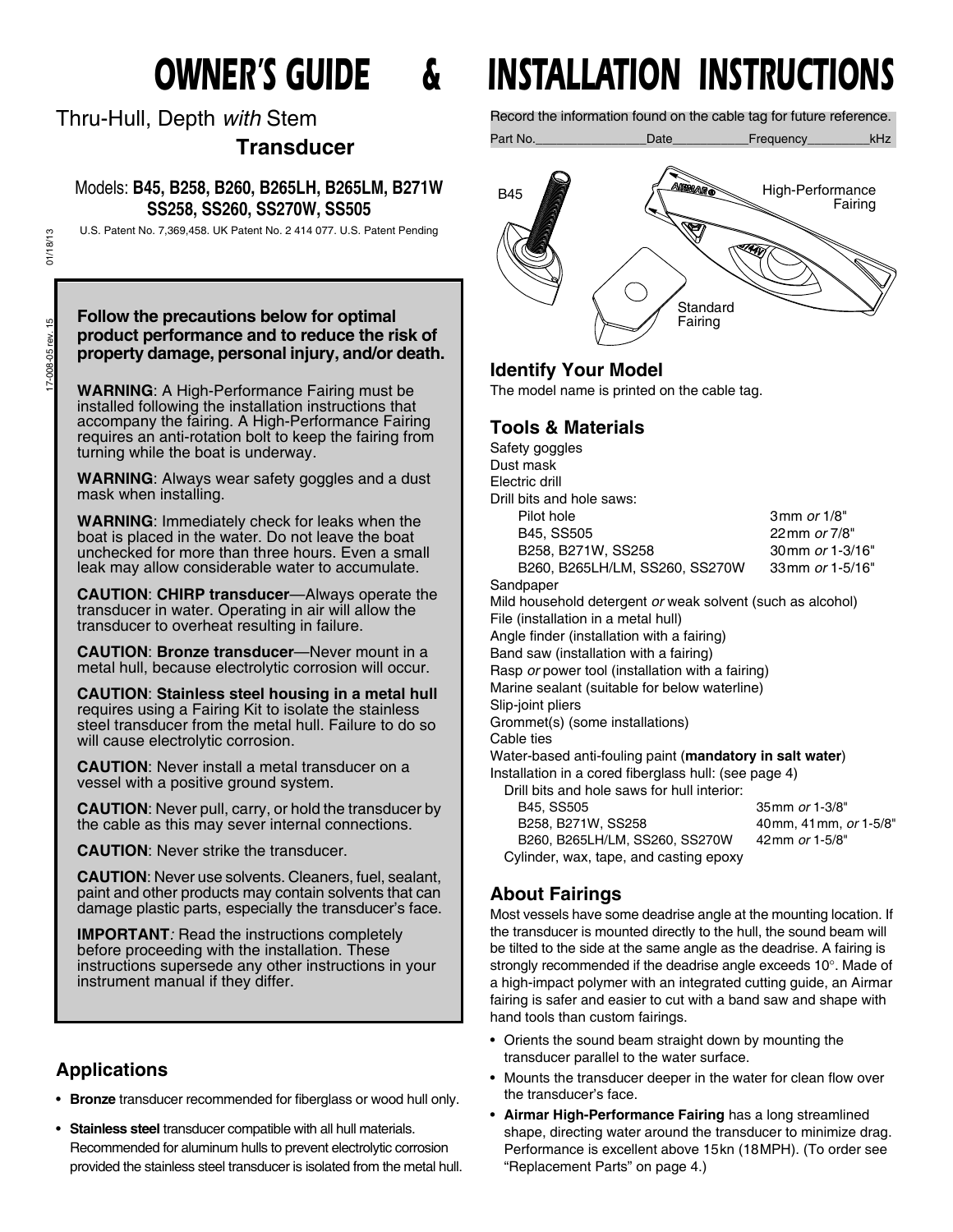

## **Mounting Location**

#### *Guidelines*

**CAUTION**: Do not mount in line with or near water intake or discharge openings or behind strakes, struts, fittings, or hull irregularities that will disturb the water flow.

- The water flowing under the hull must be smooth with a minimum of bubbles and turbulence (especially at high speeds).
- The transducer must be continuously immersed in water.
- The transducer beam must be unobstructed by the keel or propeller shaft(s).
- Choose a location away from interference caused by power and radiation sources such as: the propeller(s) and shaft(s), machinery, other echosounders, and other cables. The lower the noise level, the higher the echosounder gain setting that can be used.
- Choose a location with a minimal deadrise angle.
- Choose an accessible spot inside the vessel with adequate headroom for the height of the stem and tightening the nut.
- **CHIRP transducer**—Mount in a cool well-ventilated area away from the engine to avoid overheating.

#### *Boat Types* (see Figure 1)

- **Displacement hull powerboat**—Locate 1/3 of the way along the LWL and 150–300mm (6–12") off the centerline. The starboard side of the hull where the propeller blades are moving downward is preferred.
- **Planing hull powerboat**—Mount well aft near the centerline and *well inboard of the first set of lifting strake*s to ensure that it is in contact with the water at high speeds. The starboard side of the hull where the propeller blades are moving downward is preferred. **Outboard and I/O**—Mount just forward and to the side of the engine(s).

**Inboard**—Mount well ahead of the propeller(s) and shaft(s). **Stepped hull**—Mount just ahead of the first step. **Boat capable of speeds above 25kn** (29MPH)—Review transducer location and operating results of similar boats before proceeding.

- **Fin keel sailboat**—Mount to the side of the centerline and forward of the fin keel  $300-600$  mm  $(1-2^{\prime})$ .
- **Full keel sailboat**—Locate amidships and away from the keel at the point of minimum deadrise angle.

## **Installation: No Fairing or Standard Fairing Only**

**IMPORTANT**: If installing the transducer with NO fairing, disregard all references to a fairing and backing block.

#### *Hole Drilling*

#### *Cored fiberglass hull—Follow separate instructions on page 4.*

- 1. Drill a 3mm or 1/8" pilot hole perpendicular to the waterline from inside the hull (see Figure 2). If there is a rib, strut, or other hull irregularity near the selected mounting location, drill from the outside.
- 2. Using the appropriate size drill bit, cut a hole from outside the hull. *Be sure to hold the drill plumb, so the hole will be perpendicular to the water surface.*
- 3. Sand and clean the area around the hole, inside and outside, to ensure the marine sealant will adhere properly to the hull. If there is any petroleum residue inside the hull, remove it with either a mild household detergent or a weak solvent (alcohol) before sanding.

**Metal hull**—Remove all burrs with a file and sandpaper.

### *Cutting the Standard Fairing*

**WARNING: High-Performance Fairing**—For your safety it is mandatory to follow the Installation Instructions that come with the fairing.

**CAUTION**: The arrow/pointed end of the fairing points forward toward the bow. Be sure to orient the fairing on the band saw, so the angle cut matches the intended side of the hull and not the mirror image.

1. Measure the deadrise angle of the hull at the selected location using an angle finder (see Figure 2)

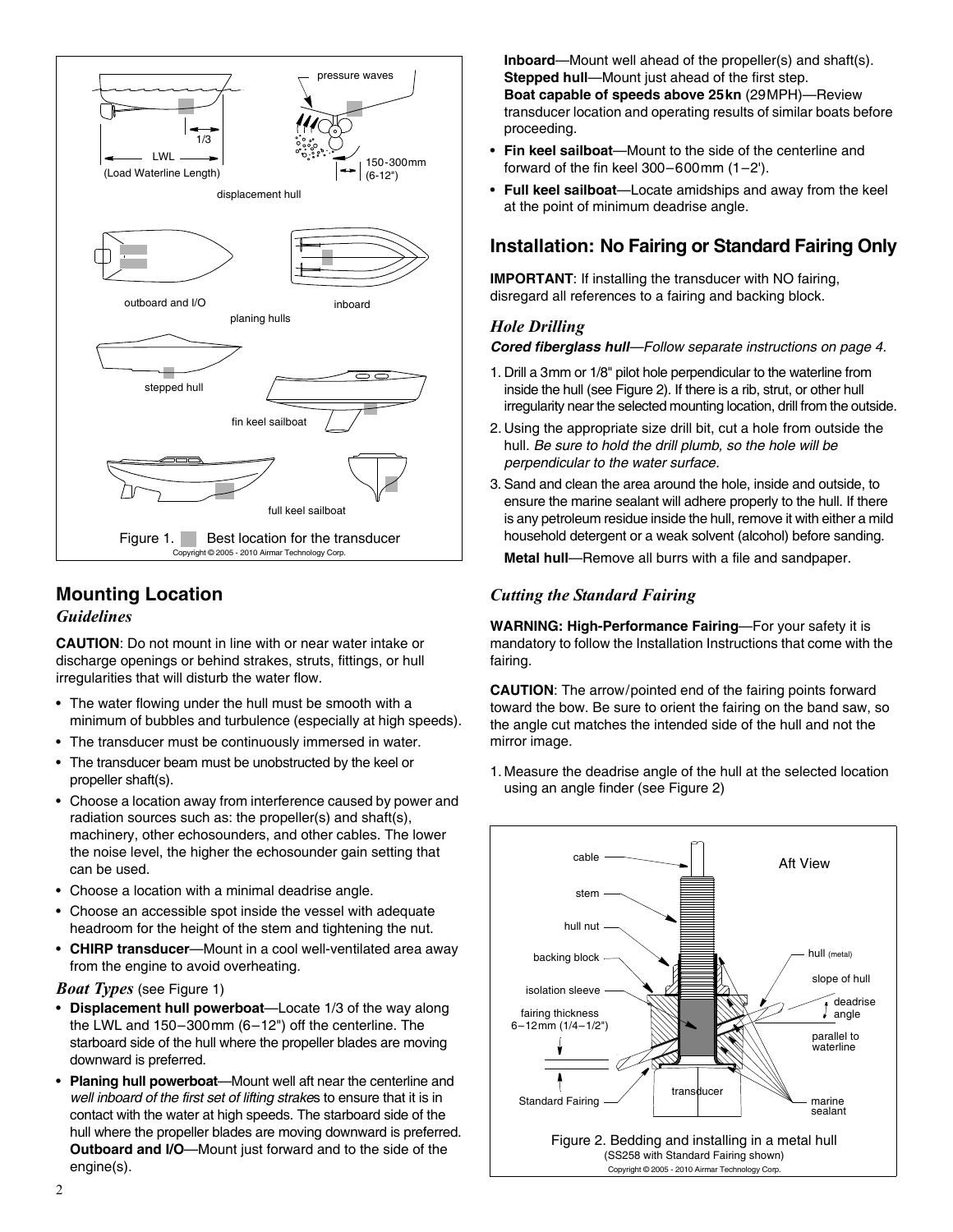

- 2. Tilt the band saw table to the measured angle and secure the cutting fence (see Figure 3).
- 3. Place the fairing on the table, so the cutting guide rests against the fence. The arrow/pointed end will be pointing *toward* you for installation on the starboard side of the boat or *away* from you for installation on the port side (see Figure 4).
- 4. Adjust the cutting fence, so the fairing will be cut in about two equal parts (see Figure 3). *The section that will become the fairing must be between 6–12mm (1/4–1/2") at its thinnest dimension (see Figure 2)*.
- 5. Recheck steps 1 through 4. Then cut the fairing.
- 6. Shape the fairing to the hull as precisely as possible with a rasp or power tool.
- 7. Use the remaining section of the fairing with the cutting guide for the backing block.

#### *Bedding*

**CAUTION**: Be sure all surfaces to be bedded are clean and dry.

- 1. Remove the hull nut (see Figure 5).
- 2. Thread the transducer cable through the fairing (if used).
- 3. Apply a 2mm (1/16") thick layer of marine sealant to the surface of the transducer that will contact the hull/fairing and up the stem. The sealant must extend 6mm (1/4") higher than the combined thickness of the hull, fairing and backing block (if used), and the hull nut. This will ensure there is marine sealant in the threads to seal the hull and hold the hull nut securely in place.

**Stainless steel transducer/stem in a metal hull**—Slide the isolation sleeve over the bedded transducer stem as far down as possible (see Figure 2). Apply a 2mm (1/16") thick layer of the marine sealant to the outside of the sleeving.

- 4. Apply a 2mm (1/16") thick layer of marine sealant to the following surfaces (see Figure 5):
	- Fairing that will contact the hull
	- Backing block that will contact the hull interior
	- Hull nut that will contact the hull/backing block
- 5. **Standard Fairing**—Seat the transducer firmly in/against the fairing with a pushing twisting motion. Be sure the button on the fairing mates with the recess in the transducer housing.

#### *Installing*

1. From outside the hull, thread the cable through the mounting hole. Then push the stem of the transducer through the hole using a twisting motion to squeeze out excess sealant. *Take care to align the transducer with the blunt/button end facing* 

**B45** B258, B271W, SS258 (pointed end toward bow) (arrow toward bow) **BOW** ► FO) Figure 4. Standard Fairing orientation Copyright © 2005- 2011 Airmar Technology Corp.

*forward toward the bow. The long side must be parallel to the centerline of the boat (see Figure 4)*.

**Stainless steel transducer in a metal hull**—Be sure the isolation sleeve is between the transducer stem and the hull (see Figure 2). However, the top of the isolation sleeve must be below the top of the hull nut or the backing block to prevent the sleeving from interfering with tightening the hull nut.

2. From inside the hull, slide the backing block (if installing with a fairing) and the hull nut onto the cable. Seat the backing block against the hull, being sure the arrow/pointed end faces forward toward the bow. Screw the hull nut in place and tighten it with slip-joint pliers (see Figure 2 or 5).

**Cored fiberglass hull**—Do not over-tighten, crushing the hull. **Wood hull**—Allow for the wood to swell.

3. Remove any excess marine sealant on the outside of the hull/ fairing to ensure smooth water flow under the transducer.

## **Cable Routing & Connecting**

**CAUTION**: If the sensor came with a connector, do not remove it to ease cable routing. If the cable must be cut and spliced, use Airmar's splash-proof Junction Box No. 33-035 and follow the instructions supplied. Removing the waterproof connector or cutting the cable, except when using a water-tight junction box, will void the sensor warranty.

- 1. Route the cable to the instrument being careful not to tear the cable jacket when passing it through the bulkhead(s) and other parts of the boat. Use grommets to prevent chafing. To reduce electrical interference, separate the transducer cable from other electrical wiring and the engine. Coil any excess cable and secure it in place with cable ties to prevent damage.
- 2. Refer to the instrument owner's manual to connect the transducer to the instrument.



Figure 5. Bedding and installing (B258 with Std. Fairing shown) Copyright © 2005, 2007 Airmar Technology Corp.